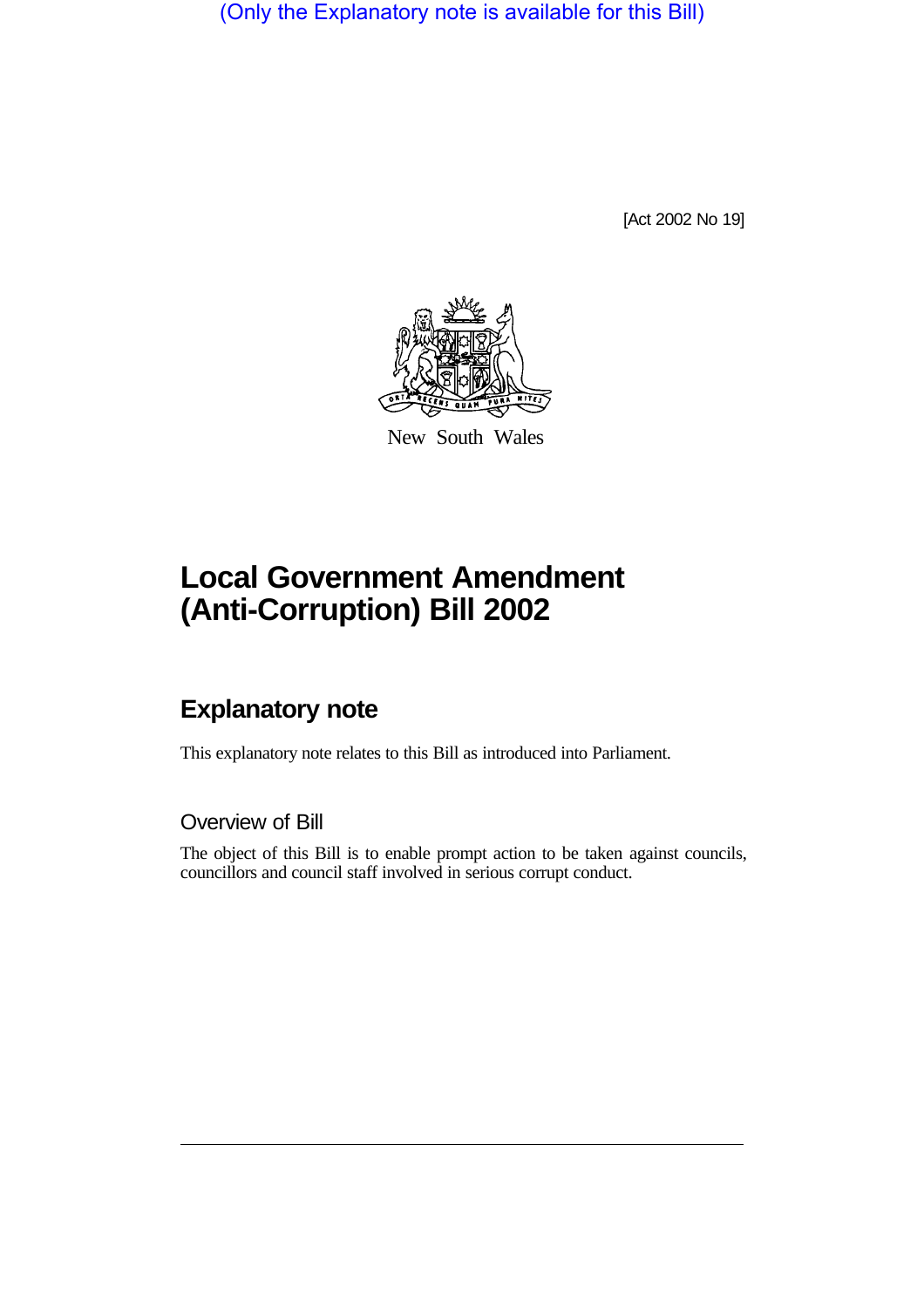Local Government Amendment (Anti-Corruption) Bill 2002 [Act 2002 No 19]

Explanatory note

### Outline of provisions

**Clause 1** sets out the name (also called the short title) of the proposed Act.

**Clause 2** provides for the commencement of the proposed Act on the date of assent.

**Clause 3** is a formal provision giving effect to the amendments to the *Local Government Act 1993* set out in Schedule 1.

**Clause 4** is a formal provision giving effect to the amendment to the *Independent Commission Against Corruption Act 1988* set out in Schedule 2.

### **Schedule 1 Amendment of Local Government Act 1993**

Under the Principal Act, a public inquiry is at present required before the Governor is authorised to remove all the members of a council and appoint an administrator of the council pending fresh council elections.

**Schedule 1 [1]** amends section 255 of the Principal Act in order to authorise the Governor to remove all the members of a council without holding a public inquiry if the Independent Commission Against Corruption has recommended in a report that consideration be given to their removal because of systemic corruption within the council.

Under the Principal Act, a councillor is disqualified from civic office in the circumstances set out in section 275 (which include being convicted of a criminal offence and sentenced to imprisonment or convicted of certain offences under the *Crimes Act 1900*). A councillor can also be disqualified from civic office by the Pecuniary Interest Tribunal for a period of up to 5 years. Members of staff of a council may be dismissed following disciplinary proceedings, but cannot be suspended without pay without specific statutory authority.

**Schedule 1 [4]** inserts proposed sections 440A to 440E into the Principal Act.

**Proposed section 440A** defines *serious corrupt conduct* as corrupt conduct under the *Independent Commission Against Corruption Act 1988* in connection with official duties that may constitute a serious indictable offence (namely, an offence for which the maximum penalty is imprisonment for 5 years or more).

**Proposed section 440B** enables the Governor to dismiss a councillor from civic office and disqualify the councillor from holding civic office for up to 5 years if the Independent Commission Against Corruption has recommended that consideration be given to the suspension of the person from civic office with a view to his or her dismissal for serious corrupt conduct. The dismissal power is contingent on a